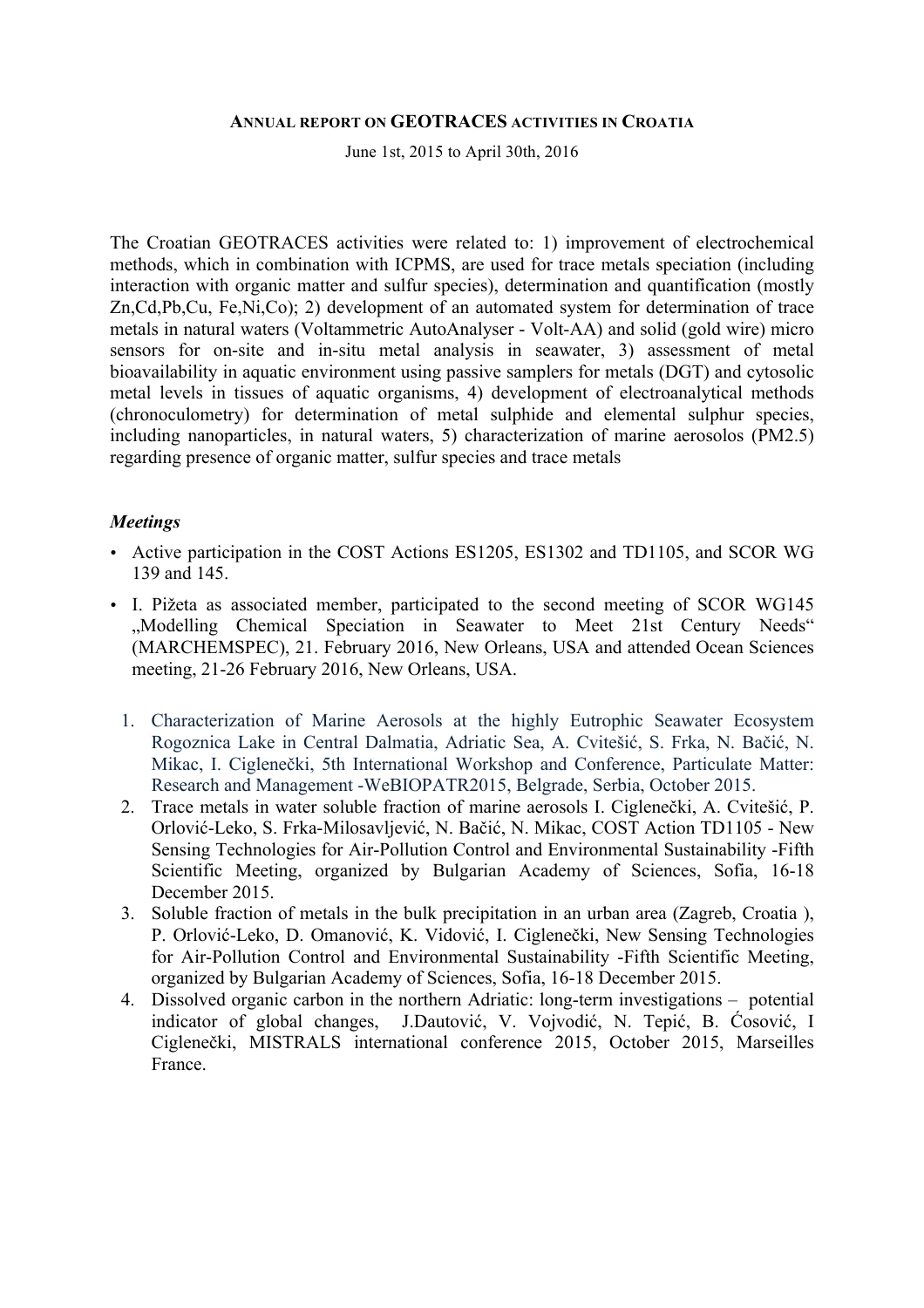# *PhD thesis*

• Ana-Marija Cindrić: "Distribution, speciation and fate of trace metals in the stratified Krka River estuary", June 2015, University of Zagreb, Faculty of Natural Science, Doctoral study of Oceanology.

# *Selected Publications*

- Omanović, Dario; Garnier, Cédric; Kristoff Gibbon-Walsh; Pižeta Ivanka. Electroanalysis in environmental monitoring: tracking trace metals - a mini review. Electrochemistry Communications, 61 (2015) 78–83.
- Cindrić, Ana-Marija; Garnier, Cédric; Oursel, Benjamin; Pižeta, Ivanka; Omanović, Dario. Evidencing the natural and anthropogenic processes controlling trace metals dynamic in a highly stratified estuary: the Krka River estuary (Adriatic, Croatia). Marine pollution bulletin. 94 (2015) 199-216.
- Mlakar, Marina; Fiket, Željka; Geček, Sunčana; Cukrov, Neven; Cuculić, Vlado. Marine lake as in situ laboratory for studies of organic matter influence on speciation and distribution of trace metals. Continental shelf research. 103 (2015) 1-11.
- Ciglenečki, I., Svetličić, V., Nanoparticles and Marine Environment: An Overview, Nanotechnology to Aid Chemical and Biological Defense / Terri A. Camesano (ur.). Dordrecht, Netherlands: Springer, 2015. Str. 95-113.
- Ciglenečki, I., Janeković, I., Marguš M., Bura-Nakić, E. , Carić, M., Ljubešić, Z., Batistić, M., Dupčić, I., Hrustić, E., Garić, R., The impacts of the extreme weather events on the eutrophicated seawater ecosystem (Rogoznica Lake, Adriatic coast), Continental ShelfResearch108 (2015)144–155
- Marguš, M., Morales-Reyes, I., Bura-Nakić, E., Batina, N., Ciglenečki, I., The anoxic stress conditions explored at the nanoscale by Atomic Force Microscopy in highly eutrophic and sulfidic marine lake, Continental Shelf Research109(2015)24–34
- Plavšić, M., Strmečki, S., Carbohydrate polymers as constituents of exopolymer substances inseawater, their complexing properties towards copper ions, surfaceand catalytic activity determined by electrochemical methods, Carbohydrate Polymers 135 (2016) 48–56.

# *New equipment*

• YSI EXO2 multiparameter probe with pH/ORP, Conductivity, Oxygen, Turbidity smart sensors

# *New projects supported by the Croatian Ministry of Science, Education and Sport and Croatian Science Foundation (CSF)*

- 2014-2018 CSF project: "Appearance and interaction of biologically important organic molecules and micronutrient metals in marine ecosystem under environmental stress", AMBIOMERES
- 2014-2018 CSF project: "The Sulphur and Carbon dynamics in the Sea- and Fresh-water EnviRonment", SPHERE 1205